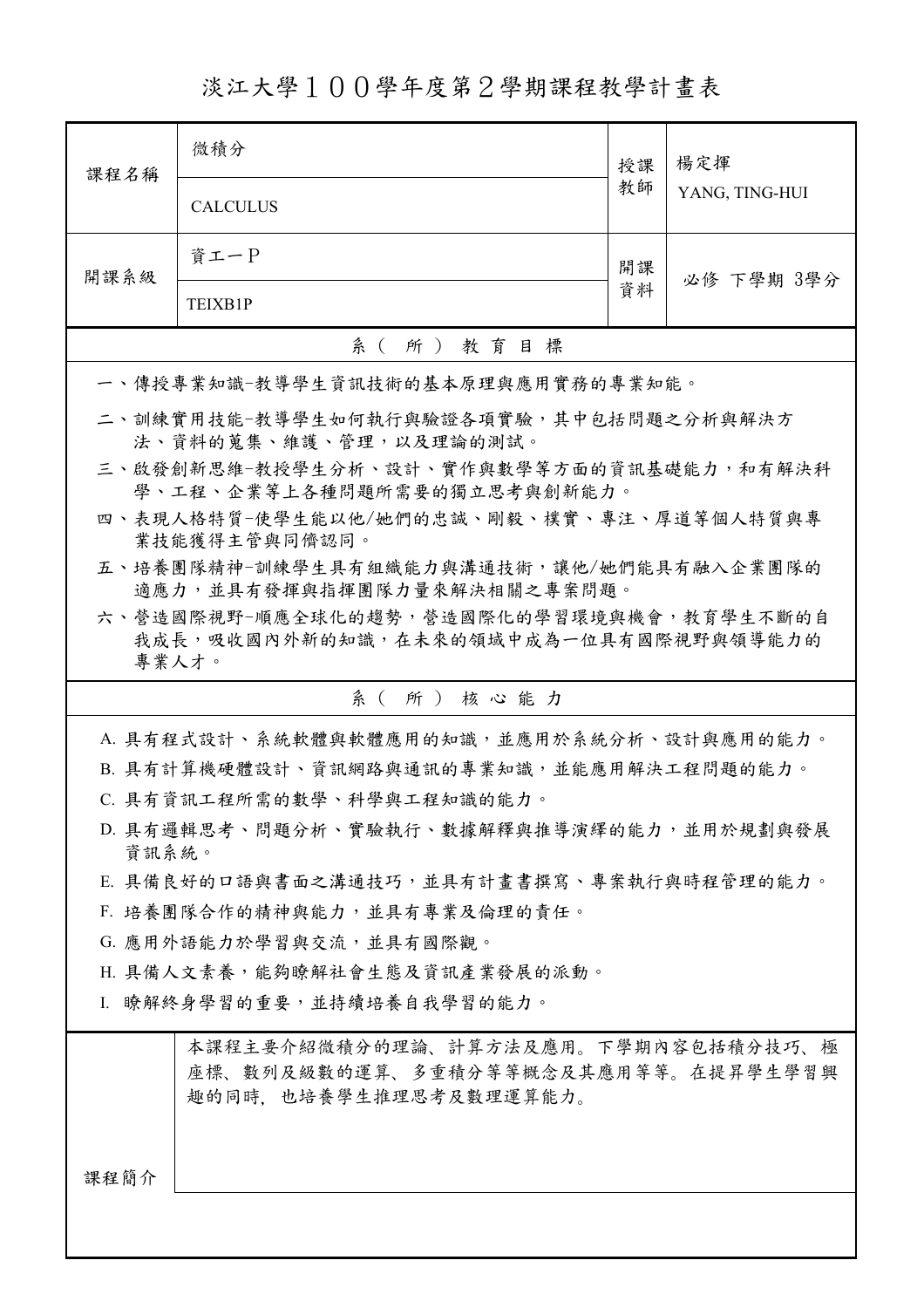|                                                                                                                                                                                                                                  | This course introduces the theory of the Calculus, calculation approaches and<br>its applications. The contents include the integral techniques, the Polar<br>coordinates, the computations of the sequence and the series, the multiple<br>integration and so on. We aim to improve interests in students' learning and<br>to develop their thinking and computing abilities. |                                                                                                                                                                                                                                                          |      |                 |  |  |  |
|----------------------------------------------------------------------------------------------------------------------------------------------------------------------------------------------------------------------------------|--------------------------------------------------------------------------------------------------------------------------------------------------------------------------------------------------------------------------------------------------------------------------------------------------------------------------------------------------------------------------------|----------------------------------------------------------------------------------------------------------------------------------------------------------------------------------------------------------------------------------------------------------|------|-----------------|--|--|--|
| 本課程教學目標與目標層級、系(所)核心能力相關性                                                                                                                                                                                                         |                                                                                                                                                                                                                                                                                                                                                                                |                                                                                                                                                                                                                                                          |      |                 |  |  |  |
| 一、目標層級(選填):<br>(一)「認知」(Cognitive 簡稱C)領域:Cl 記憶、C2 瞭解、C3 應用、C4 分析、<br>C5 評鑑、C6 創造<br>(二)「技能」(Psychomotor 簡稱P)領域:P1 模仿、P2 機械反應、P3 獨立操作、<br>P4 聯結操作、P5 自動化、P6 創作<br>(三)「情意」(Affective 簡稱A)領域:Al 接受、A2 反應、A3 重視、A4 組織、<br>A5 内化、A6 實踐 |                                                                                                                                                                                                                                                                                                                                                                                |                                                                                                                                                                                                                                                          |      |                 |  |  |  |
|                                                                                                                                                                                                                                  | 二、教學目標與「目標層級」、「系(所)核心能力」之相關性:<br>惟單項教學目標僅能對應C、P、A其中一項。                                                                                                                                                                                                                                                                                                                         | (一)請先將課程教學目標分別對應前述之「認知」、「技能」與「情意」的各目標層級,<br>(二)若對應「目標層級」有1~6之多項時,僅填列最高層級即可(例如:認知「目標層級」<br>對應為C3、C5、C6項時,只需填列C6即可,技能與情意目標層級亦同)。<br>(三)再依據所訂各項教學目標分別對應其「系(所)核心能力」。單項教學目標若對應<br>「系(所)核心能力   有多項時,則可填列多項「系(所)核心能力   。<br>(例如:「系(所)核心能力   可對應A、AD、BEF時,則均填列。) |      |                 |  |  |  |
| 序<br>號                                                                                                                                                                                                                           | 教學目標(中文)                                                                                                                                                                                                                                                                                                                                                                       | 教學目標(英文)                                                                                                                                                                                                                                                 | 目標層級 | 相關性<br>系(所)核心能力 |  |  |  |
| 1 <sup>1</sup>                                                                                                                                                                                                                   | 學生將能夠理解課程中所介紹到的 Students will be able to<br>積分技巧、極座標、數列及級數的<br>運算、多重積分的概念,並實際動<br>手運算。                                                                                                                                                                                                                                                                                         | understand the integral<br>techniques, the Polar<br>coordinates, the computations<br>of the sequence and the<br>series, the multiple<br>integration and be able to do<br>the calculation in practice.                                                    | C4   | <b>CDGI</b>     |  |  |  |
| 教學目標之教學方法與評量方法                                                                                                                                                                                                                   |                                                                                                                                                                                                                                                                                                                                                                                |                                                                                                                                                                                                                                                          |      |                 |  |  |  |
| 序<br>號                                                                                                                                                                                                                           | 教學目標                                                                                                                                                                                                                                                                                                                                                                           | 教學方法                                                                                                                                                                                                                                                     |      | 評量方法            |  |  |  |
| $\mathbf{1}$                                                                                                                                                                                                                     | 學生將能夠理解課程中所介紹到的 講述、討論<br>積分技巧、極座標、數列及級數的<br>運算、多重積分的概念, 並實際動<br>手運算。                                                                                                                                                                                                                                                                                                           |                                                                                                                                                                                                                                                          |      | 紙筆測驗、上課表現       |  |  |  |
|                                                                                                                                                                                                                                  |                                                                                                                                                                                                                                                                                                                                                                                |                                                                                                                                                                                                                                                          |      |                 |  |  |  |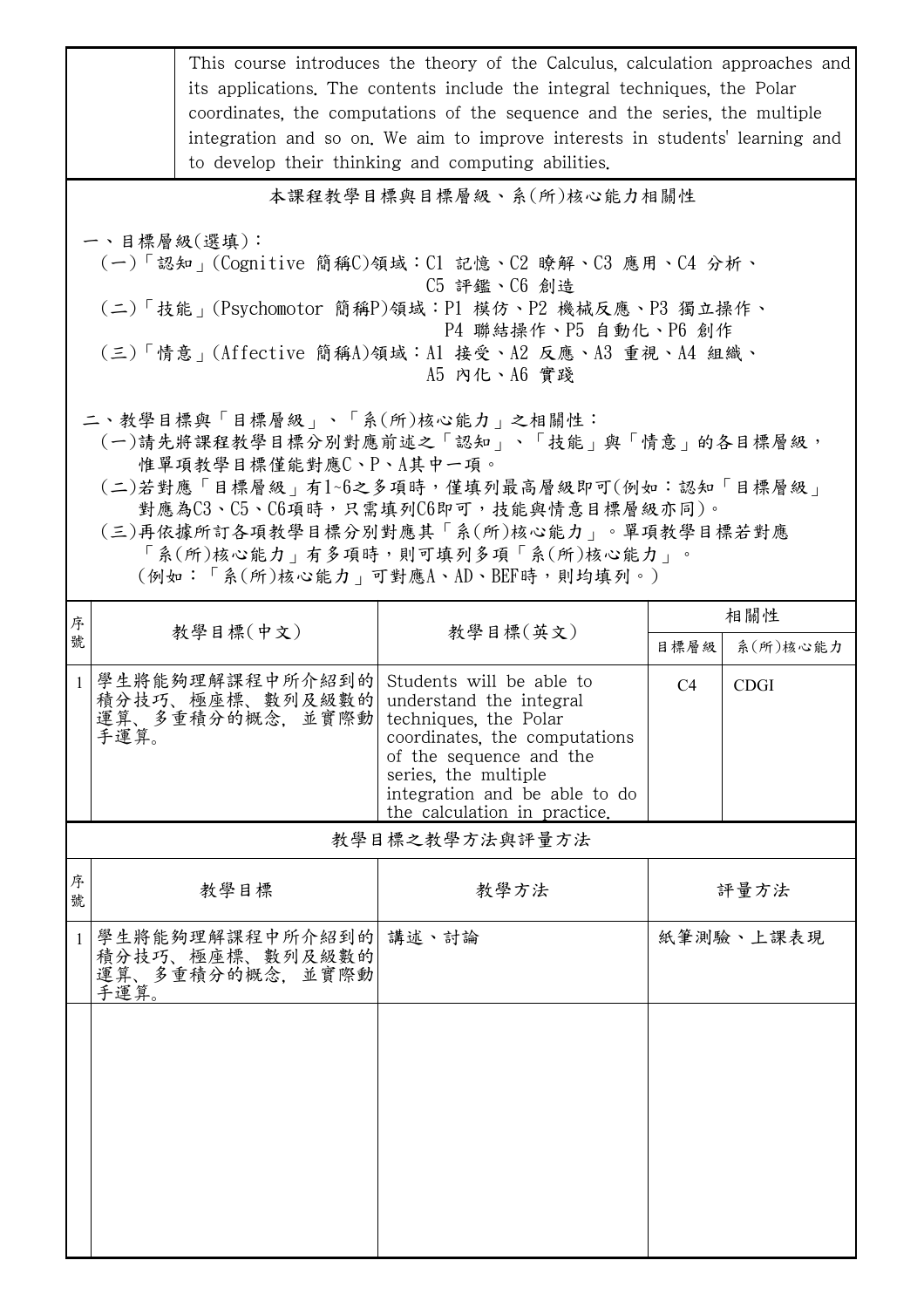| 本課程之設計與教學已融入本校校級基本素養與核心能力      |                            |                                                                                                               |                                                      |    |  |
|--------------------------------|----------------------------|---------------------------------------------------------------------------------------------------------------|------------------------------------------------------|----|--|
| 淡江大學校級基本素養與核心能力                |                            |                                                                                                               | 內涵說明                                                 |    |  |
|                                | $\langle \rangle$          | 表達能力與人際溝通                                                                                                     | 有效運用中、外文進行表達,能發揮合作精神,與他人共同<br>和諧生活、工作及相處。            |    |  |
| 科技應用與資訊處理<br>$\langle \rangle$ |                            |                                                                                                               | 正確、安全、有效運用資訊科技,並能蒐集、分析、統整與<br>運用資訊。                  |    |  |
| 洞察未來與永續發展<br>$\langle \rangle$ |                            |                                                                                                               | 能前瞻社會、科技、經濟、環境、政治等發展的未來,發展<br>與實踐永續經營環境的規劃或行動。       |    |  |
| 學習文化與理解國際<br>$\langle \rangle$ |                            |                                                                                                               | 具備因應多元化生活的文化素養,面對國際問題和機會,能<br>有效適應和回應的全球意識與素養。       |    |  |
| 自我了解與主動學習                      |                            |                                                                                                               | 充分了解自我,管理自我的學習,積極發展自我多元的興趣<br>和能力,培養終身學習的價值觀。        |    |  |
| 主動探索與問題解決<br>$\langle \rangle$ |                            |                                                                                                               | 主動觀察和發掘、分析問題、蒐集資料,能運用所學不畏挫<br>折,以有效解決問題。             |    |  |
|                                | $\langle \rangle$          | 團隊合作與公民實踐                                                                                                     | 具備同情心、正義感,積極關懷社會,參與民主運作,能規<br>劃與組織活動, 履行公民責任。        |    |  |
| 專業發展與職涯規劃<br>$\langle \rangle$ |                            |                                                                                                               | 掌握職場變遷所需之專業基礎知能,管理個人職涯的職業倫<br>理、心智、體能和性向。            |    |  |
|                                |                            |                                                                                                               | 授課進度表                                                |    |  |
| 週<br>坎                         | 日期起訖                       |                                                                                                               | 內 容 (Subject/Topics)                                 | 備註 |  |
|                                | $101/02/13$ ~<br>101/02/19 | Fractions                                                                                                     | 8.4: Integration of Rational Functions by Partial    |    |  |
| $\mathfrak{D}$                 | $101/02/20$ ~<br>101/02/26 | 8.7: Improper Integrals                                                                                       |                                                      |    |  |
| 3                              | $101/02/27$ ~<br>101/03/04 | 10.1, 10.2: Sequences, Infinite Series                                                                        |                                                      |    |  |
| 4                              | $101/03/05$ ~<br>101/03/11 |                                                                                                               | 10.3, 10.4: The Integral Test, Comparison Tests      |    |  |
| 5                              | $101/03/12$ ~<br>101/03/18 | 10.5, 10.6: The Ratio and Root Tests, Alternating<br>Series, Absolute and Conditional Convergence             |                                                      |    |  |
| 6                              | $101/03/19$ ~<br>101/03/25 | 10.7: Power Series                                                                                            |                                                      |    |  |
| 7                              | $101/03/26$ ~<br>101/04/01 | of Taylor Series                                                                                              | 10.8, 10.9: Taylor and Maclaurin Series, Convergence |    |  |
| 8                              | $101/04/02$ ~<br>101/04/08 | 行政觀摩週                                                                                                         |                                                      |    |  |
| 9                              | $101/04/09$ ~<br>101/04/15 | 11.3, 11.4, 11.5: Polar Coordinates, Graphing in Polar<br>Coordinates, Areas and Lengths in Polar Coordinates |                                                      |    |  |
| 10                             | $101/04/16$ ~<br>101/04/22 | 期中考試週                                                                                                         |                                                      |    |  |
| 11                             | $101/04/23$ ~<br>101/04/29 | Cross Product                                                                                                 | 12.2, 12.3, 12.4: Vectors, The Dot Product, The      |    |  |
| 12                             | $101/04/30$ ~<br>101/05/06 |                                                                                                               | 14.2: Limits and Continuity in Higher Dimensions     |    |  |